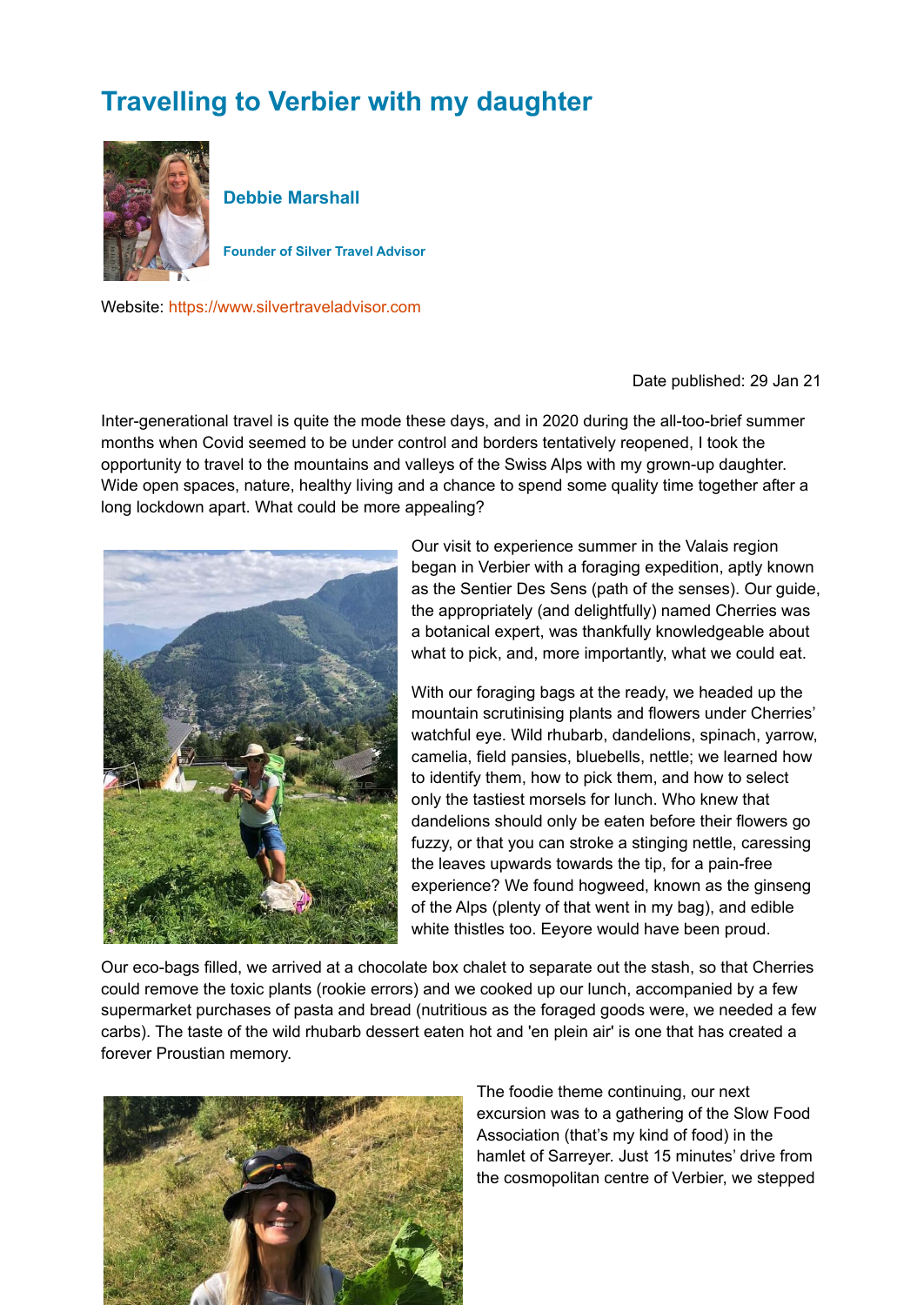back in time to savour traditional mountain life. Our evening began inside a traditional working watermill which has three important jobs: wood-carving, flour milling and the production of apple juice. Abandoned for over 30 years, it was fully restored in the 1980s and is now classified as a historical monument.

Local Valais farmers appeared with trays of delicacies accompanied by home-grown absinthe and elderflower gin, and certain members of our group took to the tasting session with great enthusiasm. With my notoriously low threshold for alcohol, I sternly checked myself in the interests of good behaviour, and focused on the food instead. It was a truly Swiss experience with cheese and chocolate in abundance, the latter hand-crafted by Switzerland's finest chocolatier, a mere slip of a man who clearly has a very high metabolism.

I was rewarded for my abstinence the next morning with a clear head, as we departed early for our E-biking expedition. Now this was a perfect activity for a mother and daughter to enjoy together. I've never tried e-biking before, and now I know what I have been missing. It's a pure joy to glide effortlessly up the steepest of inclines. You have to do a little bit of pedalling too, but it's all for show really, the motor does all the work, and you can just look cool.



And so much for the younger generation taking the conventional bicycles and putting all that youthful energy into pedal power. They were all on e-bikes too. We meandered through seemingly never-ending lanes, across flower-filled meadows and the sun shone down. It was the stuff of Sound of Music, and I expected a perfect chorus of singing children to emerge at any moment. Our thoughtfully laid out culinary itinerary – La Ronde Gourmande – lived

up to its name providing a pitstop every hour with local produce and drinks for ravenous and exhausted cyclists. If truth be told, we really weren't that tired or hungry at all after stress-free electric pedalling, and had barely burned a calorie, but it would have been rude not to sample the plates laden with local meats and cheeses, breads and pastries, and that was all before lunch!



Our final activity was in many ways the most unexpected and interesting. I'll confess that I've been going to Verbier since the 1980s, but have never stopped to wonder how it came about, and how it evolved into one of the world's premier ski resorts. So it was fascinating to be taken to the Mauvoisin Dam, built after the second world war and, at 250m in height, the 8th largest in the world. It was built to use the water to make electricity for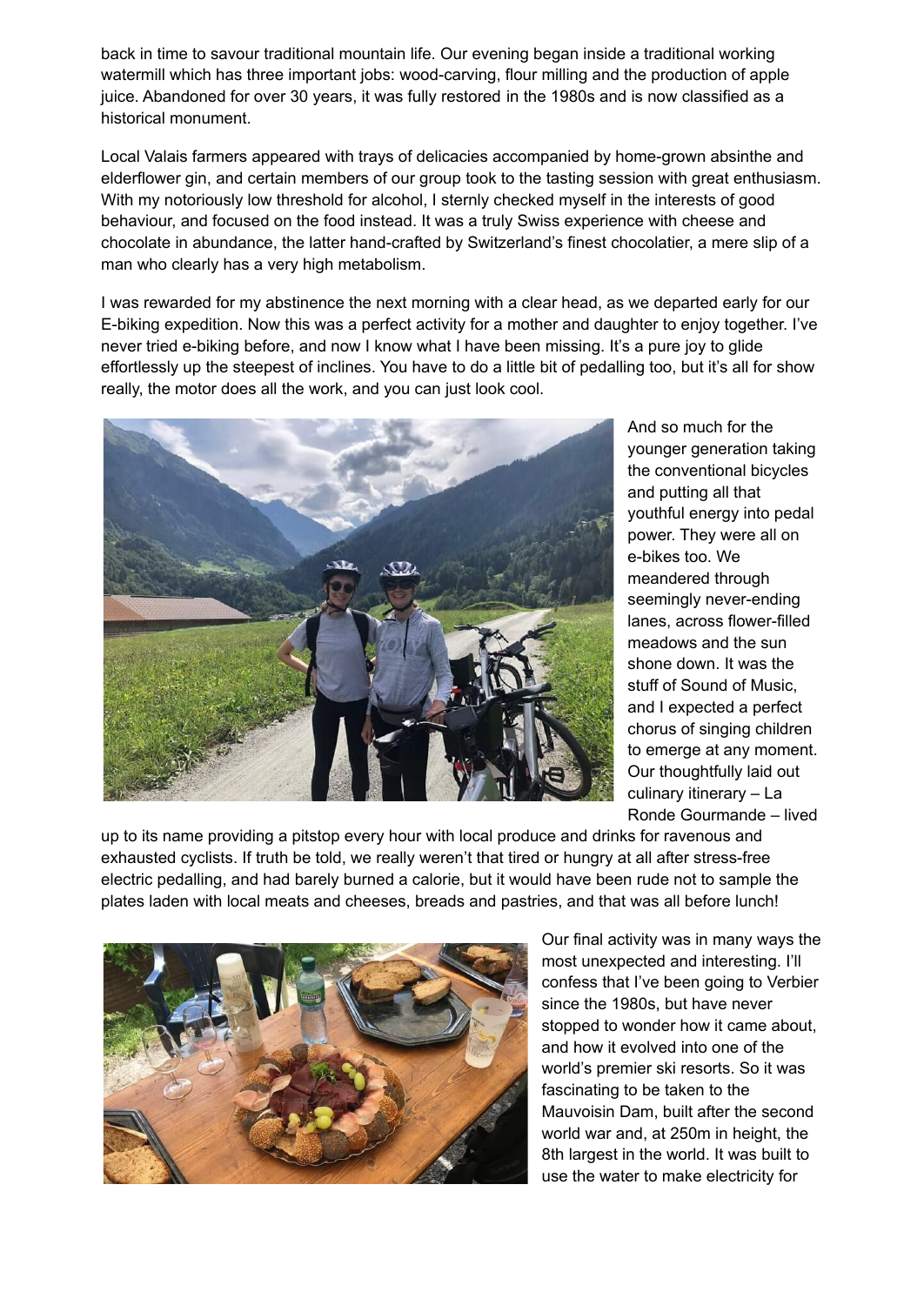beleaguered countries after World War II (in which Switzerland was of course not involved), and the proceeds were then used to build the resort of Verbier in the Bagnes Valley which had previously been a poor region with cheese as its only industry.



Then the British arrived in the 1960s, and built hotels, and bringing recreational skiers with their wooden skis and leather boots, and the rest, as they say, is history. The canton is now one of the wealthiest in Switzerland, and the cost of real estate rivals Chelsea.

It was a mesmerising experience to walk through the original construction tunnels, emerging onto the

ridge of the dam wall and marvel at the scale, overlooking the Lac des Dis. And this being Switzerland, a fabulous buffet appeared as if from nowhere, and we were served a marvellous brunch en plein air.

With the effects of the pandemic meaning that this was a somewhat unusual summer, we were not able to experience the full range of activities in Verbier. This would normally have included the PALP festival: